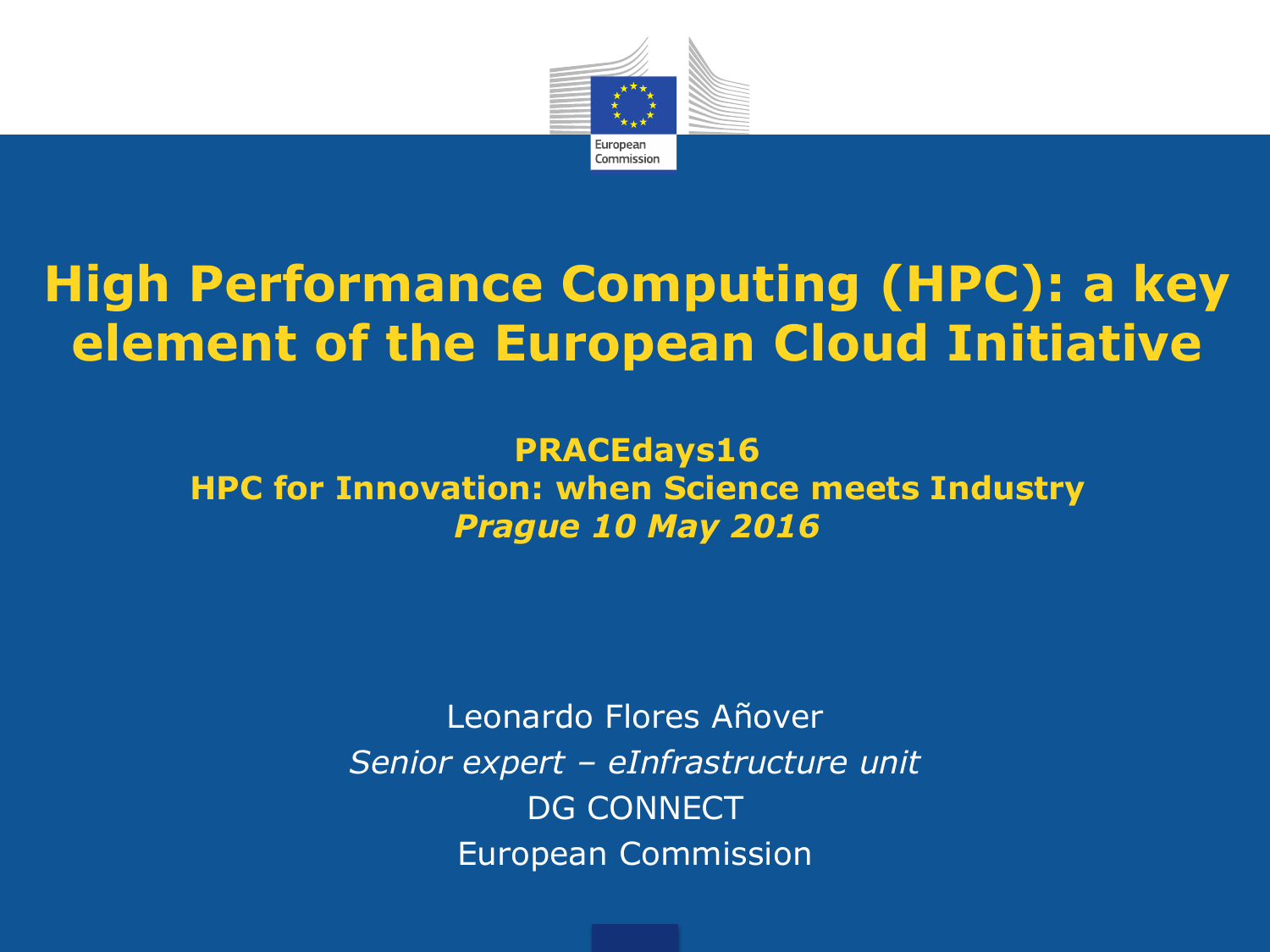

## **Context of the European Cloud Initiative**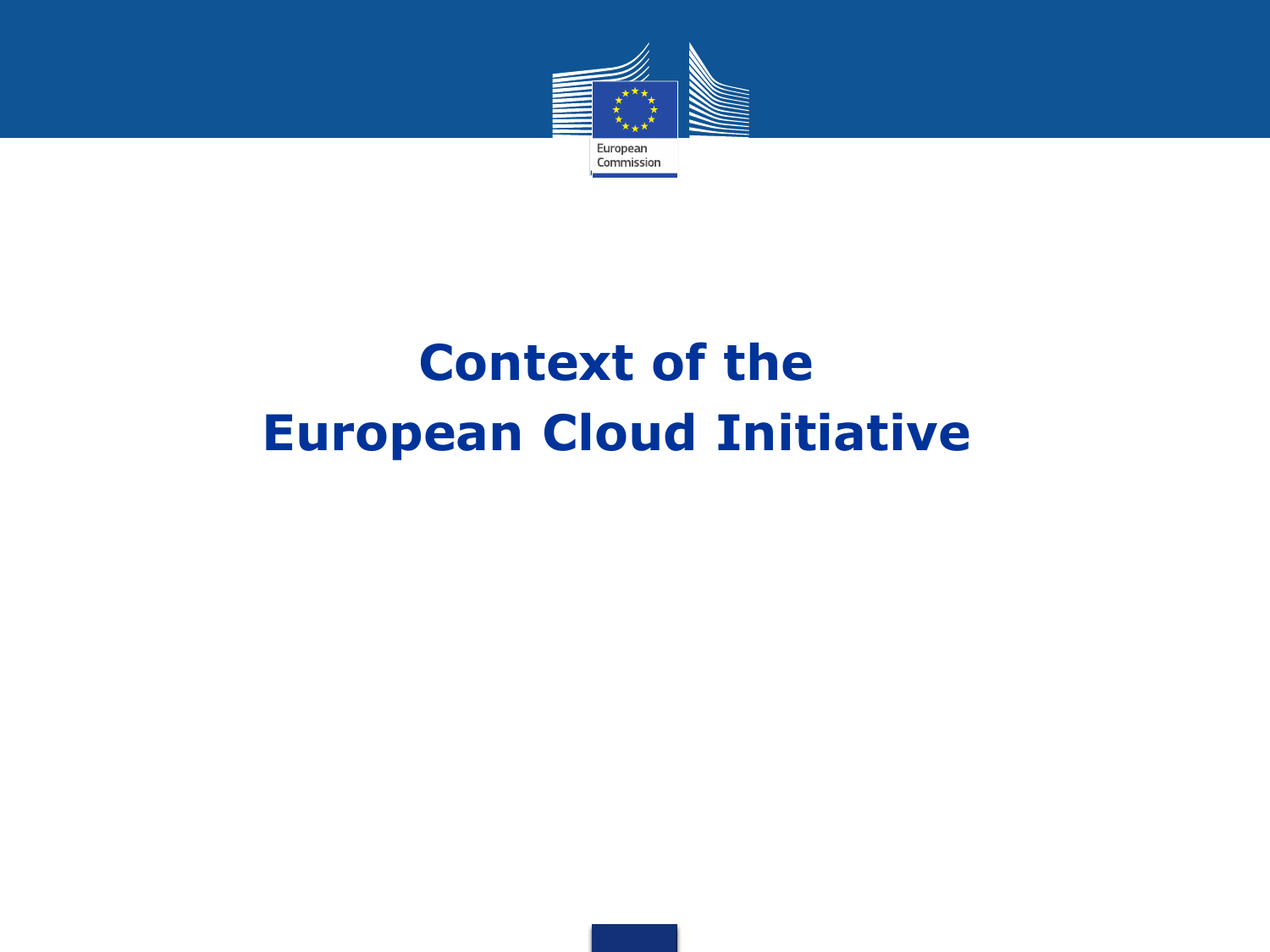



- Scientific data from public research is **not always open**
- **lack of interoperability**, against efficient data sharing / multidisciplinary, multi-actor approach
- **fragmentation**: data & computing infrastructures; scientific/economic/national domains; access policies/governance models.. creates silos of knowledge
- demand in Europe for **a world-class HPC infrastructure & ecosystem…** dependence on capacities and technological know-how
- **dependable environment** to re-use of data and use of advanced analytics techniques by scientific data producers and users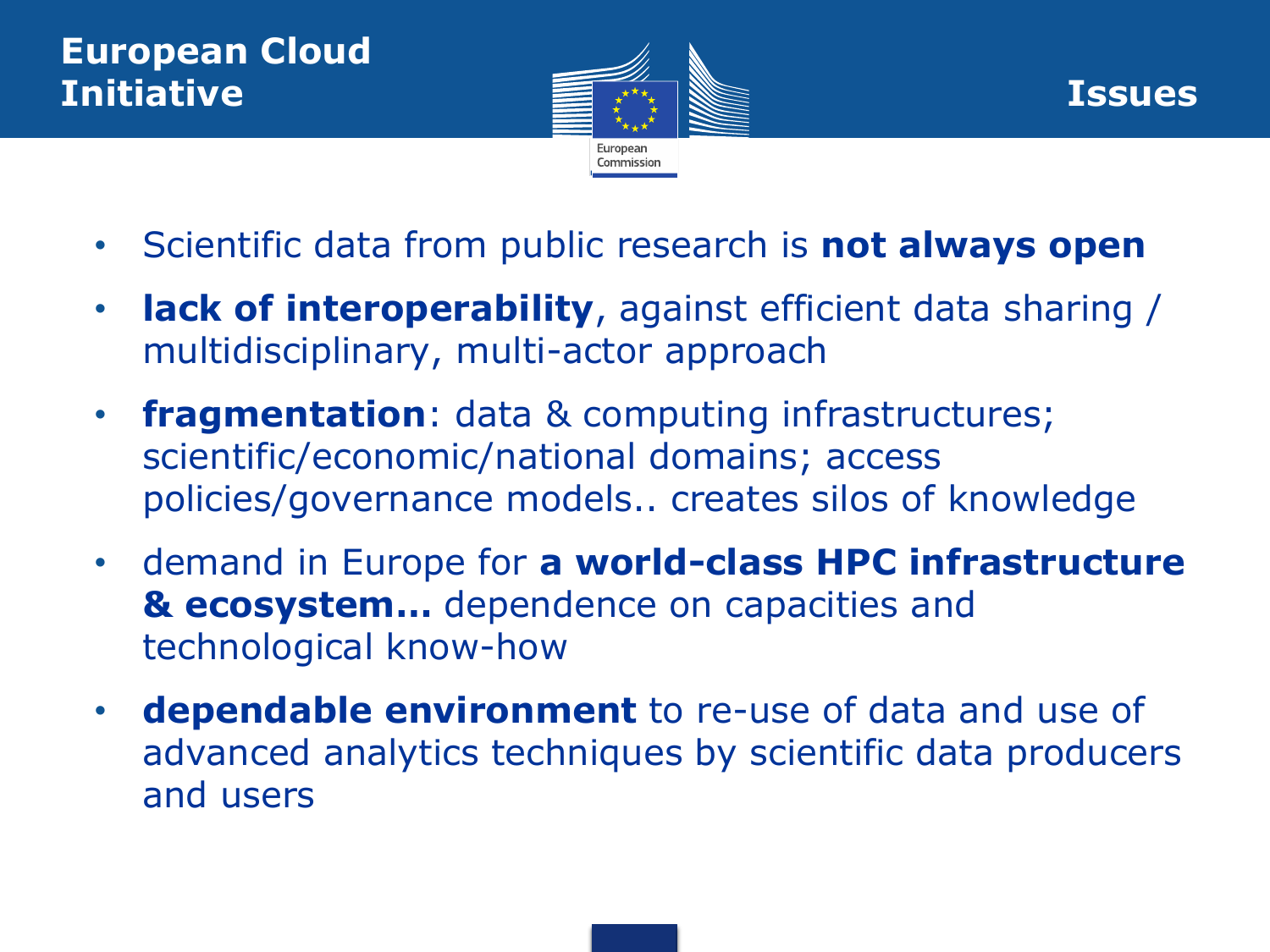

**Initiative Extra Research Political support** 

- **French-German conference on Digital** (Paris, 27 October 2015), President Juncker speech:
	- the importance of HPC and data infrastructures for economic growth and innovation, and for society, science and knowledge sharing.
	- deployment of a world-class infrastructure and environment for open science in Europe and the ambition that in 2020 Europe will be ranked among the world top three in HPC
- Announcement on the preparation of an **IPCEI** (Important Project of Common European Interest) by Luxembourg, France, Italy and Spain on HPC and Big Data enabled applications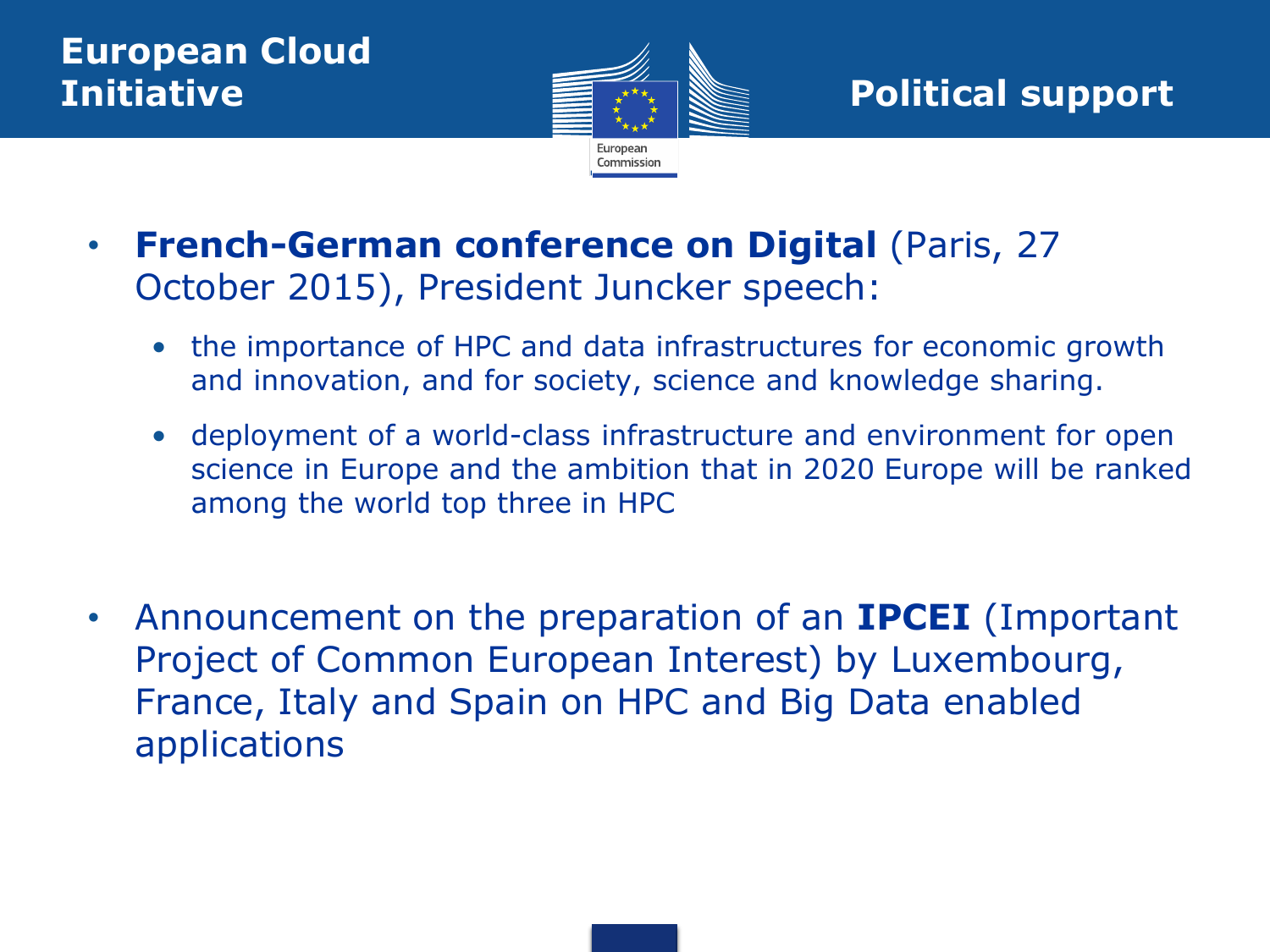

## **Elements of the European Cloud Initiative**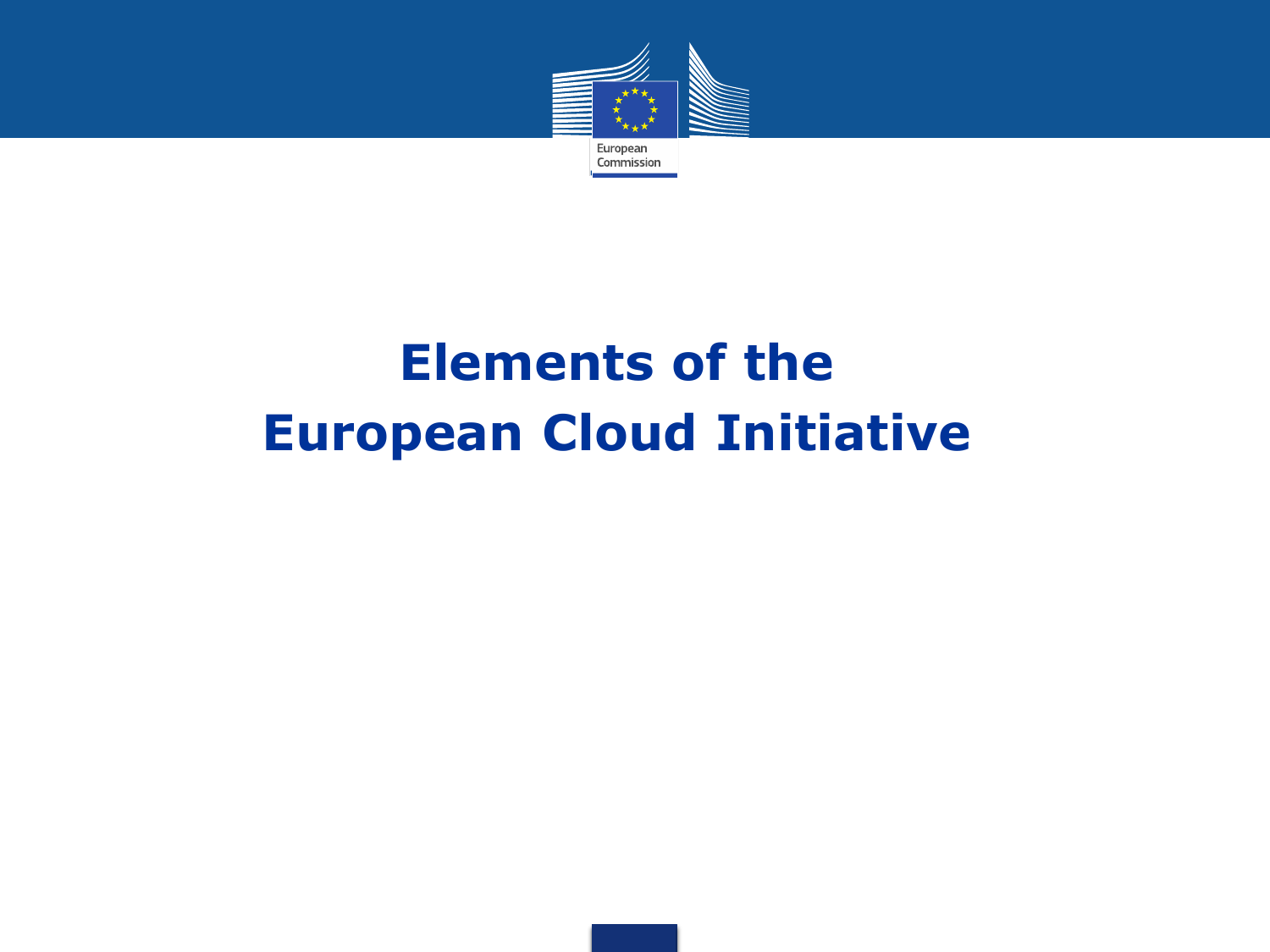

### • **European Open Science Cloud**

• a trusted, free at the point of use, open environment with seamless services for storing, managing, sharing, analysing and re-using scientific data and results, across borders and scientific disciplines

### • **European Data Infrastructure**

- an underpinning infrastructure supplying integrated worldclass HPC, high-speed connectivity and leading-edge data and software services for scientists, industry (including SMEs) and public sector
- *+ unlock the potential of quantum technologies*

### • **Widening access and building trust**

- public data is fully discoverable, accessible and exploitable by scientists, policy makers and businesses
- opening the European Data Infrastructure to users from industry and the public sector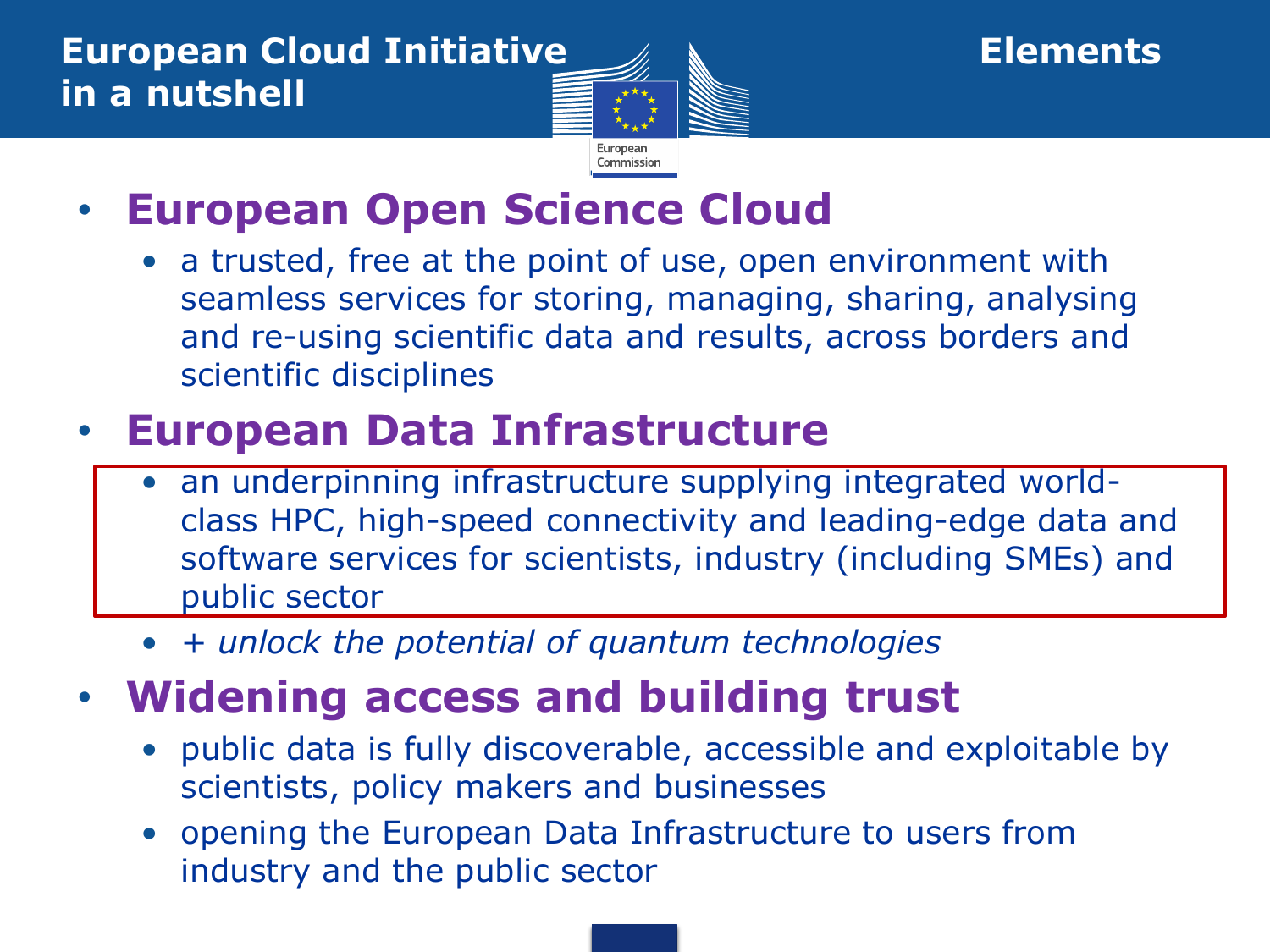

- underpin the European Open Science Cloud and other users
- support the EU to rank among the world's top HPC powers with EU technology
- close the chain from R&D to the delivery and operation of the future exascale systems

#### *Building on PRACE, GÉANT, cPPP on HPC, ECSEL JU, IPCEI… the Commission and Member States will:*

- foster an HPC ecosystem capable of developing new European technology such as low power HPC
- integrate technologies into system prototypes, co-designing solutions and procuring word-class HPC systems; world-class HPC connected to national computing, data and software infrastructure
- provide seamless, high-speed, reliable and secure connectivity to make HPC accessible across the EU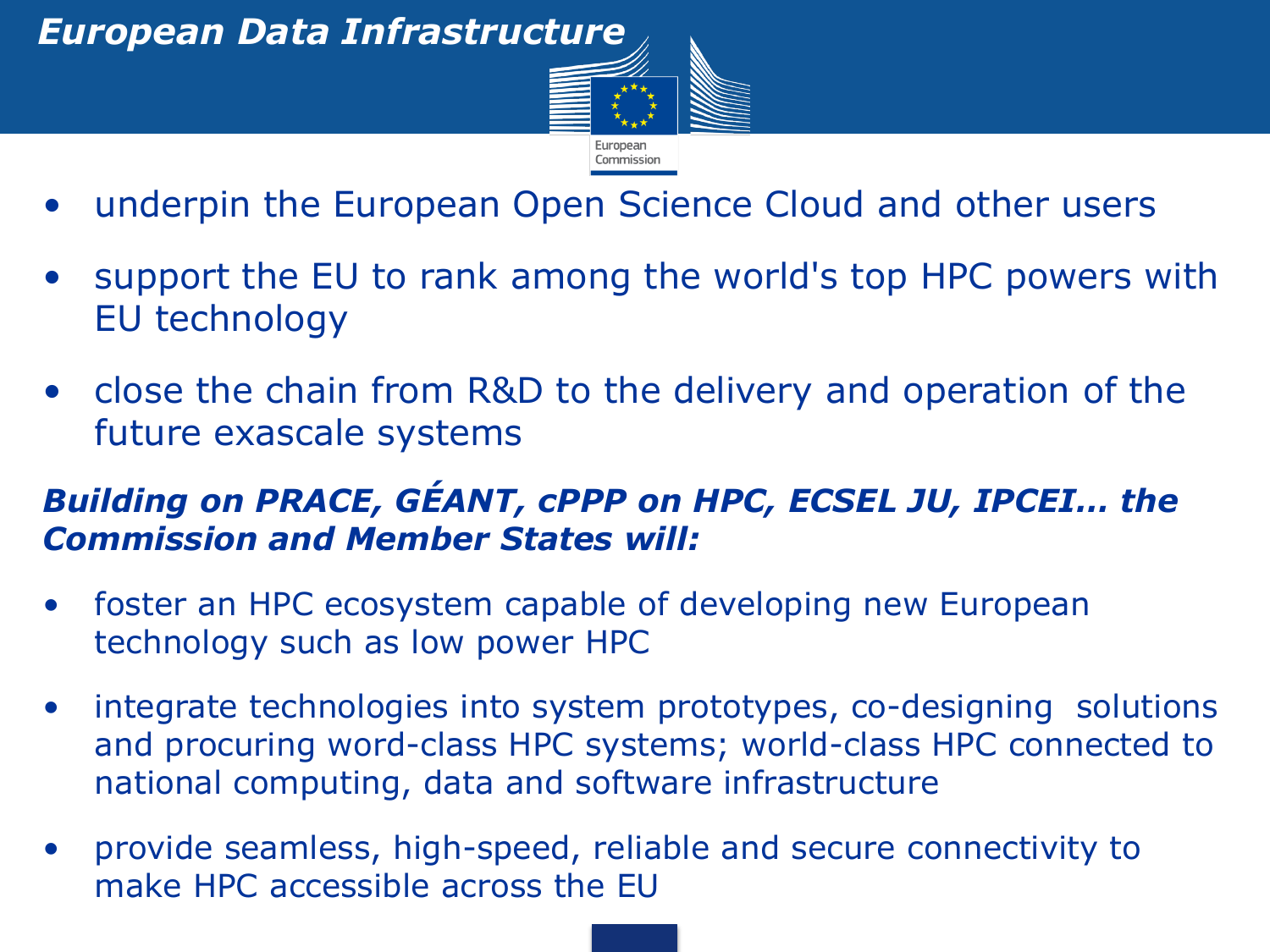

### **Actions and Governance**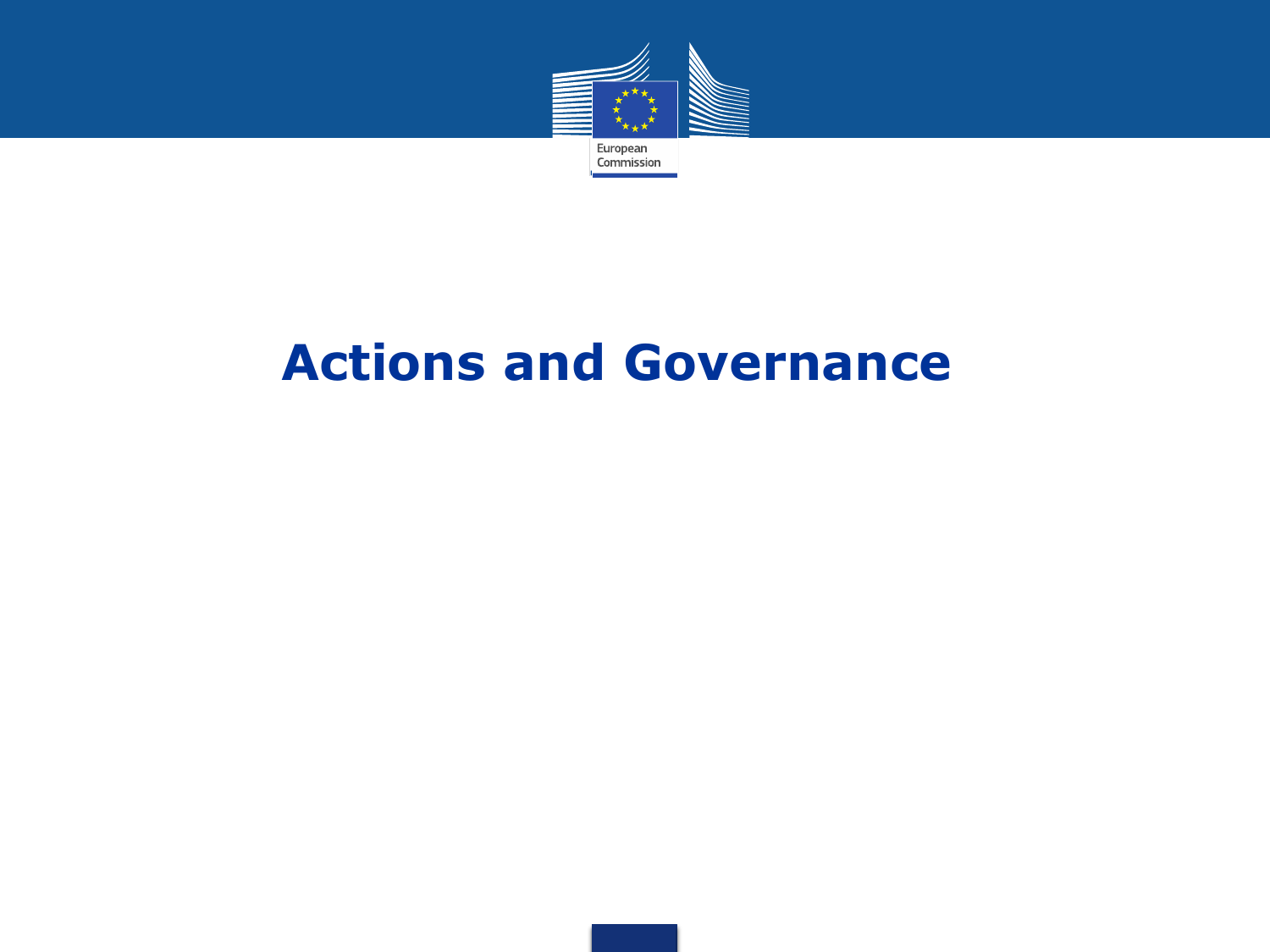

#### *Action on the Commission and Member States to implement the European Data Infrastructure (HPC+data+network)*

- acquisition of two co-designed, prototype exascale supercomputers and two operational systems which will rank in the top three of the world
- establishment of a European Big Data centre
- upgrade of GEANT and integration of European public services networks

#### *Governance:*

- management and the development of the infrastructure and services, decision making on funding, long-term sustainability and security
- including users (EOSC, public sector), implementers (e.g. PRACE, GEANT) and funders, building on existing governance structures